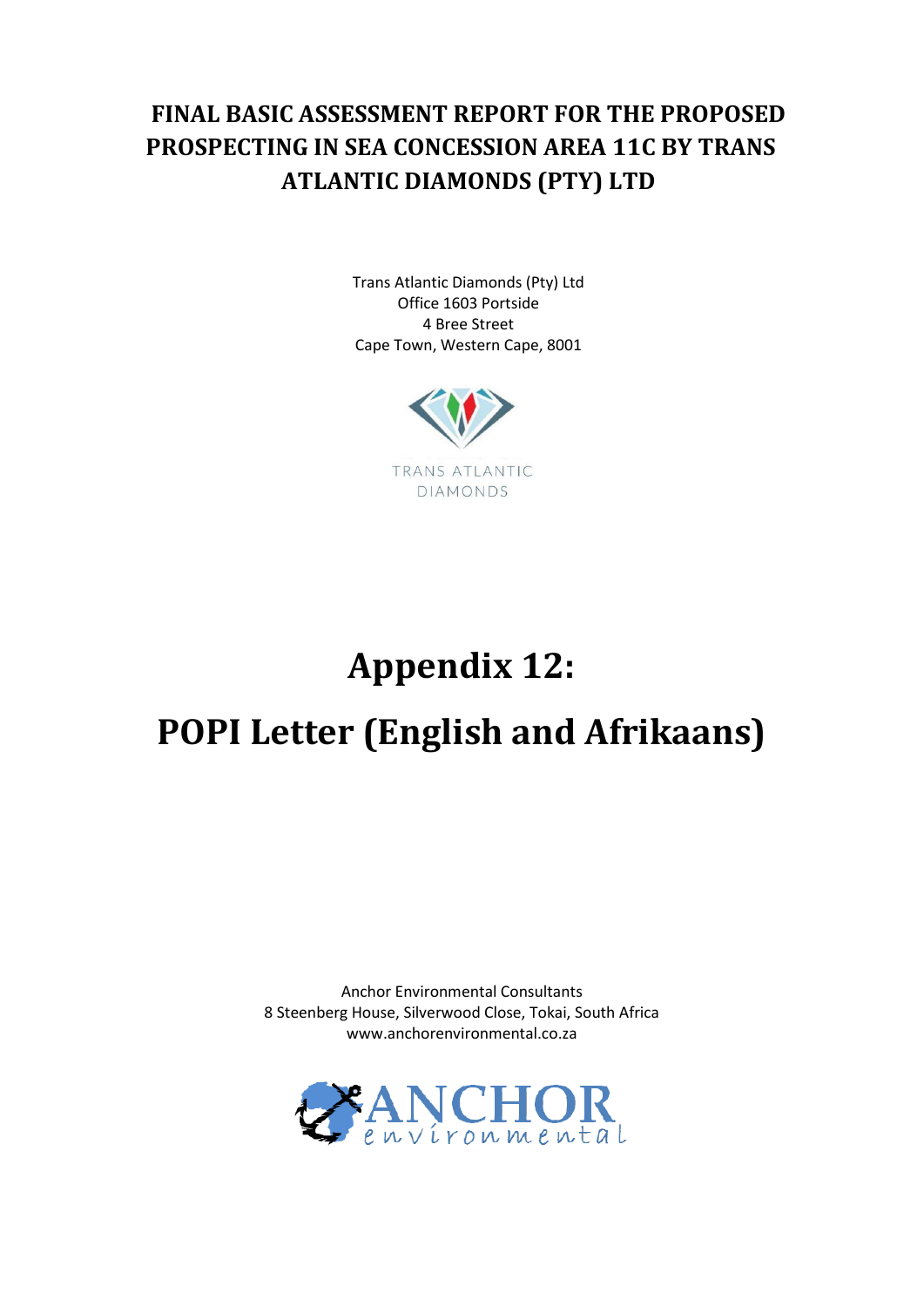

## **BYWERKING VAN BELEID – WET OP DIE BESKERMING VAN PERSOONLIKE INLIGTING (POPI-WET)**

Die Wet op die Beskerming van Persoonlike Inligting (ook bekend as die POPI-Wet of POPIA) se oogmerk is om persoonlike inligting te beskerm wat 'n lewende persoon of organisasie identifiseer. Dit is van toepassing op inligting soos, naam; ras; geslag; kontakbesonderhede; identiteitsnommer; finansiële status; mediese-; werks- en kriminele geskiedenis en opvoedingdata. Alle natuurlike- en regspersone moet met ingang van 1 Julie 2021 aan die POPI-Wet voldoen.

**•• ANCHORE CONSERVATIVE CONSERVATIVE CONSERVATIVE (CONSERVATIVE) •• EXAMPLE CONSERVATIVE CONSERVATIVE CONSERVATIVE CONSERVATIVE CONSERVATIVE (COPIND THE SECTION CONSERVATIVE CONSERVATIVE (COPIND THE SECTION CONSERV** Anchor Environmental Consultants (Pty) Ltd en sy filiaal, Anchor Research and Monitoring (Pty) Ltd, hierna verwys as 'Anchor', bied ekologiese en sosio-ekonomiese beoordelings-, navorsings- en moniteringskundigheid om omgewingsbestuur en -beleid in te lig. Ons wens u in te lig van ons voorneme om die beskerming van alle persoonlike inligting wat ons kliënte en belanghebbendes aan ons voorsien, te prioritiseer. Daarom sal Anchor slegs persoonlike inliging insamel, gebruik en hou indien dit vir 'n wettige doel is en sal aan al die aspekte van die POPIA voldoen indien dit gedoen word. Persoonlike inligting sal grootliks tot name en kontakbesonderhede beperk word en sal slegs gebruik word vir die doeleindes van die spesifieke projek waarvoor dit aanvanklik ingesamel is.

Anchor versamel en gebruik persoonlike inligting om:

- Te kommumikeer en wisselwerking te hê met kliënte/geïnteresseerde- en geaffekteerde partye met betrekking tot spesifieke projekte (soos bv. impakbeoordelings- en bestuursplanne). Kommunikasie mag plaasvind deur middel van e-pos, telefoon, pos/koerier of aanlyn (d.m.v. die Maatskappy se webtuiste of sosiale mediaplatforms).
- Inligting of dienste te verskaf, deur kliënte of belanghebbendes versoek.
- Te voldoen aan wetgewing, regulasies and omgewingsprotokolle, byvoorbeeld, die Wet op Nasionale Omgewingsbestuur en die Wet op Nasionale Omgewingsbestuur: Geïntegreerde Kusbestuur.
- Kliënte en belanghebbendes in te lig van veranderinge by Anchor of met Anchor-verwante projekte.

Oor die algemeen samel Anchor persoonlike inligting direk van kliënte in by wyse van kontraktueleen diensvlakooreenkomste, Memorandums van Verstandhouding en/of via e-pos en getekende registers, met die toestemming van die datasubjek vir die doeleindes van belanghebbende- en openbare deelnemingsdoeleindes. Anchor mag ook persoonlike inligting van ander bronne insamel, indien die POPIA toelaat dat dit gedoen kan word. Dit sluit bv. in lyste van belanghebbendes voorsien deur toegewese Omgewingsassesseringspraktisyns (EAPs) verantwoordelik vir die inligting van belanghebbendes tydens die voltooiing van spesialisstudies. Sodra daar nie meer 'n wettige rede is om persoonlike inligting te hou nie, sal die inligting of vernietig of gede-identifiseer word ('n proses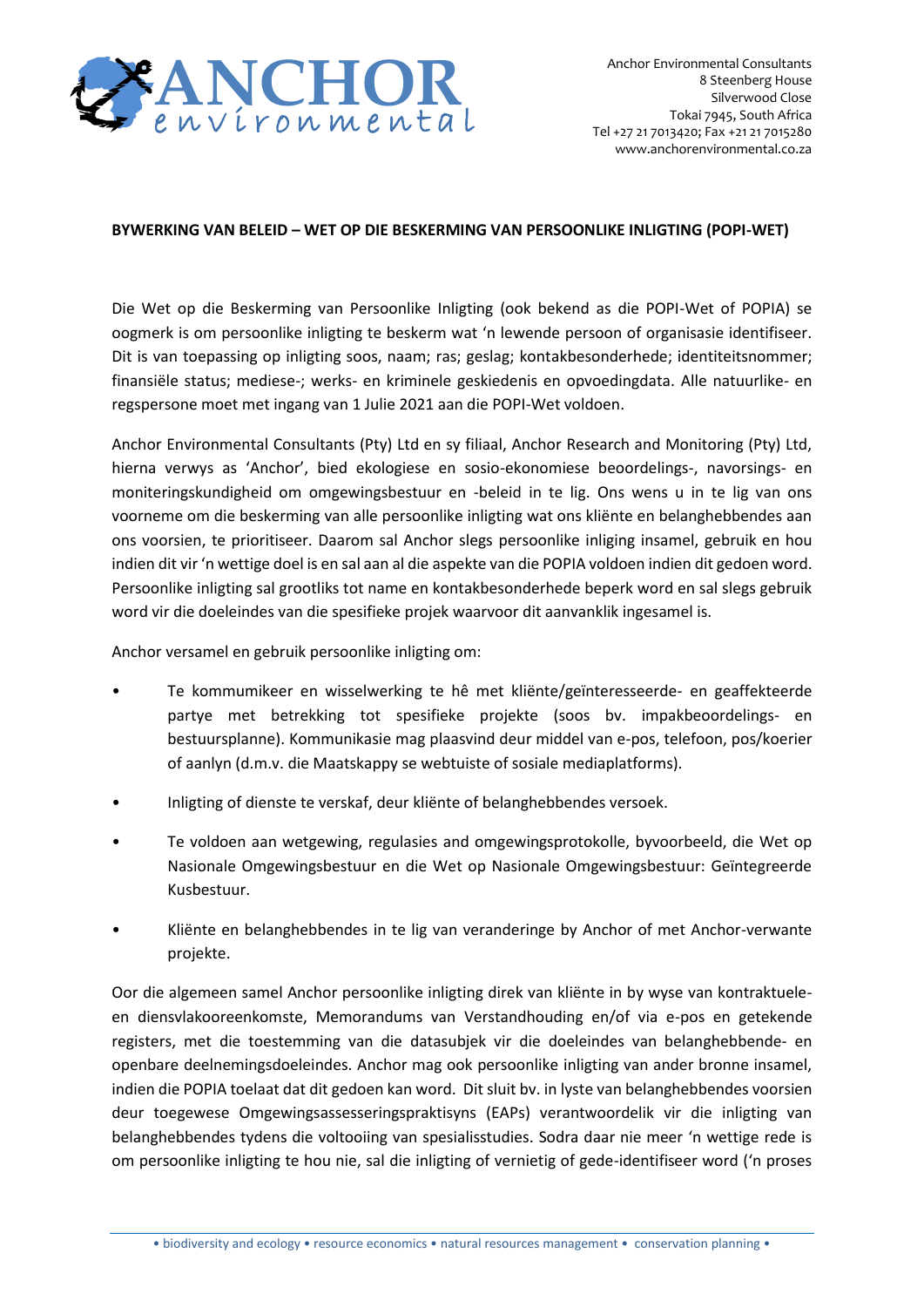toegelaat ingevolge die POPIA waarvolgens inligting geredigeer/geskrap word sodat dit nie aan 'n individu of maatskappy verbind kan word nie).

Anchor streef daarna om die agt uiteengesette voorwaardes vir die wettige verwerking van persoonlike inligting wat in die wet omskryf is, na te volg. Addisioneel het ons interne beheerstelsels, tegniese maatreëls en bedryfs-beste-praktyke in plek gestel om persoonlike inligting te beskerm teen toegang deur ongemagtigde persone, onwettige openbaarmaking of oortredings en sal voldoen aan vereistes wat deur die Reguleerder uiteengesit is.

Anchor sal alle redelike stappe neem om te verseker dat die persoonlike inligting akkuraat en bygewerk is, waar nodig. Om die doeltreffendheid van die proses te fasiliteer, versoek Anchor dat u hulle stiptelik van enige veranderinge van u persoonlike inligting in kennis stel.

U privaatheid is baie belangrik vir ons. Ons databasisse sal veilig gestoor word ooreenkomstig besigheids-beste-praktyk en toegang streng beheer word. Ons sal nie u inligting met derde partye deel nie, tensy ons u toestemming het (of tensy ingevolge wet van ons vereis word om dit te doen).

Indien u enige vrae het omtrent die inligting in die brief vervat, moet u asseblief nie huiwer om met Anchor se Inligtingsbeampte, Jessica Dawson, by telefoonnommer (021) 701 3420 of per e-pos by jess@anchorenvironmental.co.za, in verbinding te tree nie.

Die uwe,

Dr Jessica Dawson POPIA Inligtingsbeampte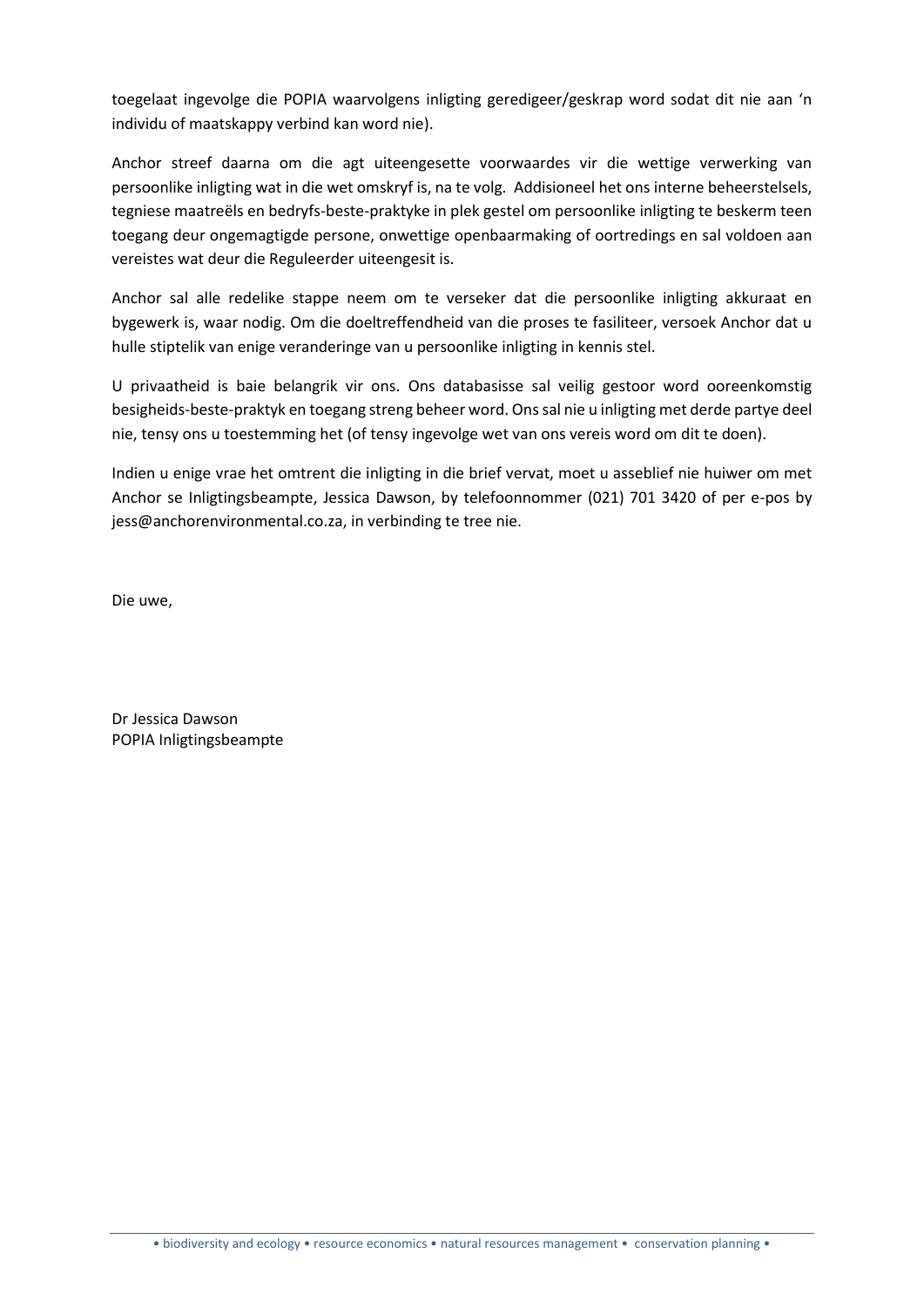

## **POLICY UPDATE – PROTECTION OF PERSONAL INFORMATION ACT (POPIA)**

The Protection of Personal Information Act (also known as the POPI Act or POPIA) aims to protect personal information that identifies a living person or organization. This applies to information such as, a name; race; gender; contact information; identity number; financial status; medical, employment and criminal history and education data. All natural and juristic persons must be POPIA compliant as of 1 July 2021.

Anchor Environmental Consultants (Pty) Ltd and its subsidiary, Anchor Research and Monitoring (Pty) Ltd, hereinafter referred to as "Anchor" offer ecological and socio-economic assessment, research and monitoring expertise to inform environmental management and policy. We wish to inform you of our intention to prioritise the protection of all personal information provided to us by our clients and stakeholders. Therefore, Anchor will only collect, utilize, and retain personal information if there is a lawful purpose for do so, and will comply with all aspects of the POPIA in doing so. Personal Information will largely be limited to names and contact details, and will only be utilised for the purposes of the specific project for which it is initially collected.

Anchor collects and uses personal information to:

- Communicate and interact with clients and stakeholders/ interested and affected parties of specific projects (such as impact assessments and management plans). Communication may be undertaken by means of email, phone, post/courier or online (through the company website and social media platforms).
- Provide information or services requested of us by clients or stakeholders.
- Comply with legislation, regulations and environmental protocols, for example, the National Environmental Management: Integrated Coastal Management Act (ICMA), the National Environmental Management Act (NEMA), Environmental Impact Assessment (EIA) Regulations or the National Estuarine Management Protocol.
- Inform clients and stakeholders about changes at Anchor or in Anchor related projects.

**ANNIFE CONTINUORE FOR THE CONTINUOR CONTINUOR CONTINUOR CONTINUOR CONTINUOR CONTINUO TRANSFER (FOR A SURVEY CONTINUOR CONTINUOR CONTINUOR CONTINUOR CONTINUOR CONTINUOR CONTINUOR CONTINUOR CONTINUOR CONTINUOR CONTINUOR C** Anchor generally collects personal information directly from clients in the form of contractual/ service level agreements, Memoranda of Understanding, and/or via email and signed registers, with the consent of the data subject, for purposes of stakeholder and public participation purposes. Anchor may also collect your personal information from other sources, if POPIA allows for this to be done. This includes, for example, stakeholder lists provided by designated Environmental Assessment Practitioners (EAPs) responsible for stakeholder information during the completion of specialist studies. Once there is no longer a lawful reason for keeping the personal information, the information will either be destroyed or "de-identified" (a process allowed in POPIA and by which information is redacted/deleted so that it cannot be linked to an individual or company).

Anchor endeavours to follow the eight conditions set out for the lawful processing of personal information described in the Act. Additionally, we have put in place internal control systems, technical measures and industry best practices to safeguard personal information against access